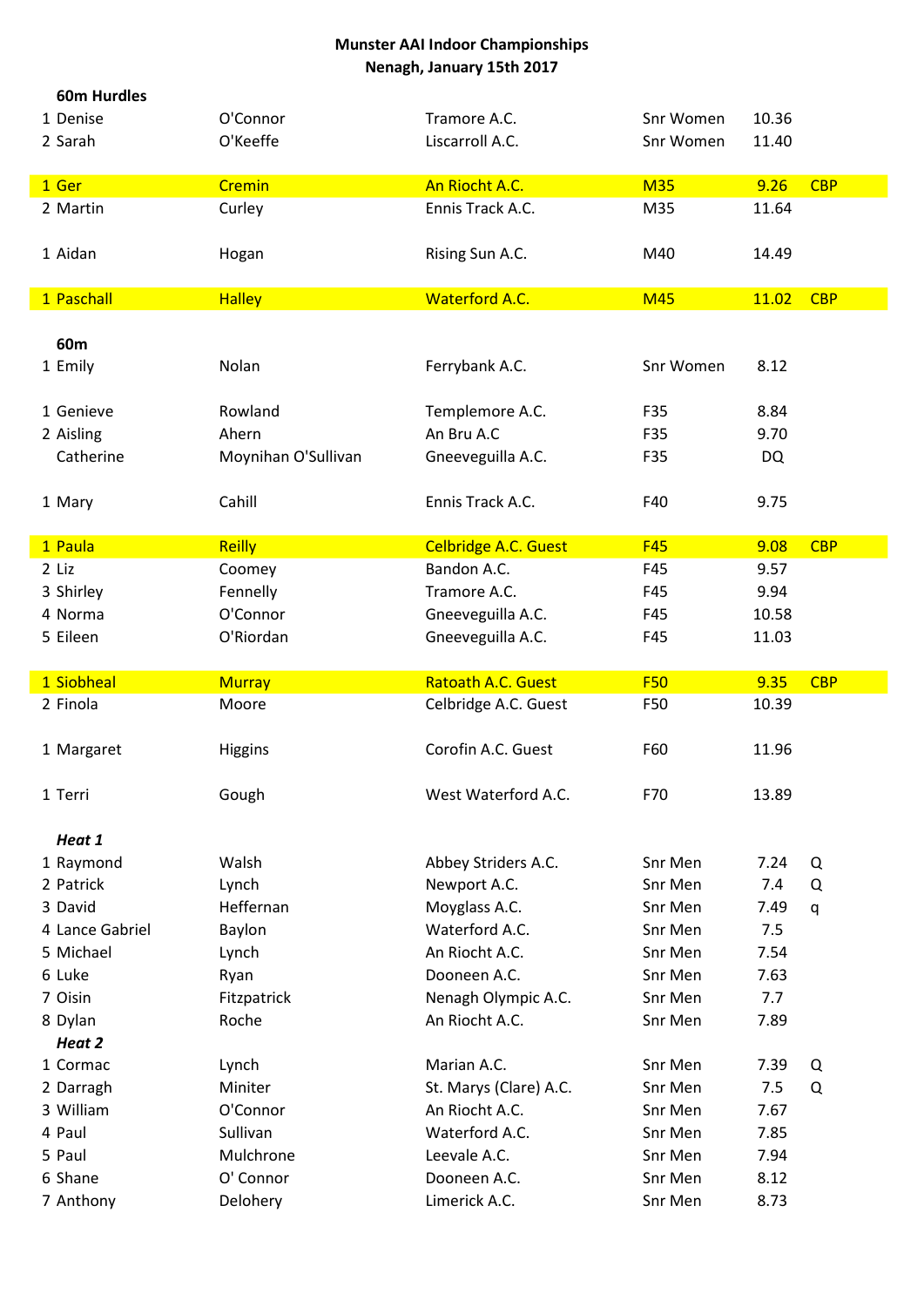Heat 3

| неат з          |                |                         |         |            |
|-----------------|----------------|-------------------------|---------|------------|
| 1 Shawn         | Benson         | Ennis Track A.C.        | Snr Men | 7.27<br>Q  |
| 2 P.j.          | Galvin         | An Riocht A.C.          | Snr Men | 7.36<br>Q  |
| 3 Eoin          | O'Carroll      | Tralee Harriers A.C.    | Snr Men | 7.37<br>q  |
| 4 Laju          | Uwatshe        | Dooneen A.C.            | Snr Men | 7.39<br>q  |
| 5 Neil          | Heffernan      | Leevale A.C.            | Snr Men | 7.63       |
| 6               |                |                         |         | 7.67       |
| 7 Jack          | Stapleton      | Moyglass A.C.           | Snr Men | 7.73       |
| Final           |                |                         |         |            |
| 1 Raymond       | Walsh          | Abbey Striders A.C.     | Snr Men | 7.16       |
| 2 Shawn         | Benson         | Ennis Track A.C.        | Snr Men | 7.22       |
| 3 Patrick       | Lynch          | Newport A.C.            | Snr Men | 7.28       |
| 4 Cormac        | Lynch          | Marian A.C.             | Snr Men | 7.37       |
| 5 Laju          | Uwatshe        | Dooneen A.C.            | Snr Men | 7.40       |
|                 | Galvin         | An Riocht A.C.          | Snr Men | 7.45       |
| 6 P.j.          |                |                         | Snr Men |            |
| 7 Darragh       | Miniter        | St. Marys (Clare) A.C.  |         | 7.51       |
| 8 Lance Gabriel | Baylon         | Waterford A.C.          | Snr Men | 7.58       |
| 1 Glen          | Scullion       | Mid Ulster AC Guest     | M35     | 7.88       |
| 2 Danny         | Meaney         | Templemore A.C.         | M35     | 7.99       |
| 1 Anthony       | Greaney        | An Riocht A.C.          | M40     | 7.73       |
| 2 David         | Rock           | Fr. Murphy A.C.         | M40     | 7.95       |
| 3 Keith         | Horan          | South Galway A.C. Guest | M40     | 8.16       |
| 4 Colin         | <b>Brennan</b> | Youghal A.C.            | M40     | 8.30       |
| 5 Michael       | Dennehy        | Rising Sun A.C.         | M40     | 8.56       |
| Mark            | <b>Burke</b>   | Moyglass A.C.           | M40     | <b>DNF</b> |
|                 |                |                         |         |            |
| 1 Finbarr       | Whelan         | Liscarroll A.C.         | M45     | 8.22       |
| 2 Alex          | Conway         | Ennis Track A.C.        | M45     | 8.24       |
| 3 Bob           | Lyne           | Crusaders A.C.          | M45     | 9.06       |
| 4 Alan          | Kenny          | South Galway A.C. Guest | M45     | 10.53      |
| 5 Tomas         | Griffin        | An Riocht A.C.          | M45     | <b>DNF</b> |
| 1 John          | O'Loughlin     | Crusaders A.C. Guest    | M50     | 8.28       |
| 2 Michael A     | Murphy         | Killarney Valley A.C.   | M50     | 8.63       |
| 3 Tim           | Ryan           | Dooneen A.C.            | M50     | 8.67       |
| 4 John          | Murphy         | Ennis Track A.C.        | M50     | 9.02       |
|                 |                |                         |         |            |
| 1 John          | Murphy         | Liscarroll A.C.         | M55     | 8.78       |
| 2 John          | Dalton         | Kilmihil A.C.           | M55     | 15.66      |
| 1 Liam          | Lyster         | Crusaders A.C. Guest    | M60     | 8.98       |
| 2 James         | O'Hare         | Limerick A.C.           | M60     | 8.99       |
| 3 Patsy         | O'Connor       | Tralee Harriers A.C.    | M60     | 8.99       |
| 4 Seamus        | Fox            | Fanahan Mc Sweeney A.C. | M60     | 9.70       |
| 5 Jimmy         | McGrath        | West Waterford A.C.     | M60     | 10.96      |
|                 |                |                         |         |            |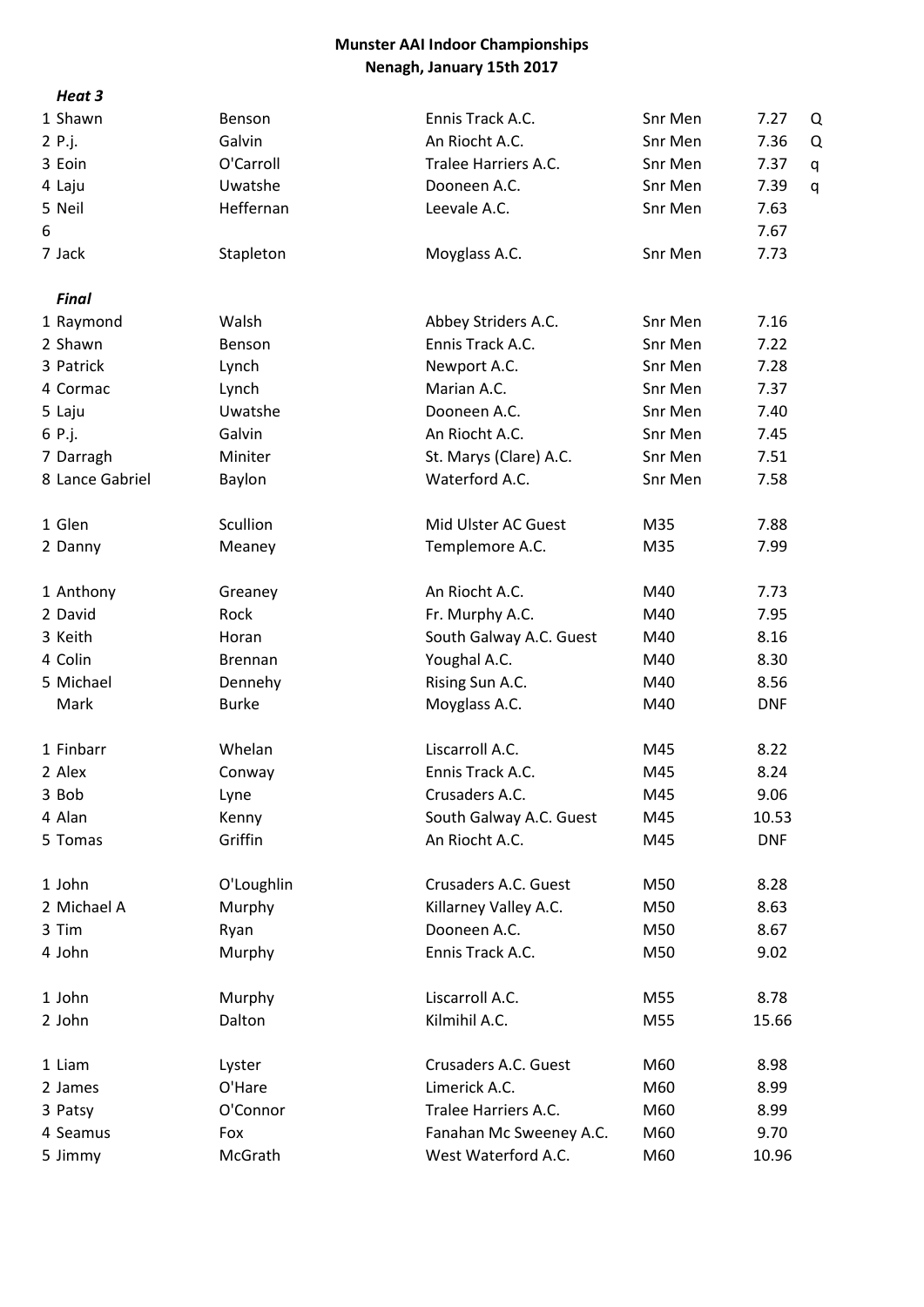| 60m                |                    |                                 |                    |                |            |
|--------------------|--------------------|---------------------------------|--------------------|----------------|------------|
| 1 Bernard          | O Neill            | Clonmel A.C.                    | M65                | 9.25           |            |
| 2 Thomas           | Clinton            | Navan A.C. Guest                | M65                | 9.66           |            |
| 3 John             | Rice               | Grange/Fermoy A.C.              | M65                | 12.29          |            |
|                    |                    |                                 |                    |                |            |
| 1 Brendan          | <b>Dennehy</b>     | <b>Rising Sun A.C.</b>          | <b>M70</b>         | 9.04           | <b>CBP</b> |
| 2 Con              | O'Donovan          | Rising Sun A.C.                 | M70                | 9.63           |            |
| 3 Jim              | O'Shea             | Farranfore Maine Valley A.C.    | M70                | 9.92           |            |
| 4 Noel             | Monteith           | Borrisokane A.C.                | M70                | 10.42          |            |
| 5 jerry            | o Connell          | Limerick Country Club A.C.      | M70                | 12.12          |            |
| 6 Miceal           | McCormack          | Fethard A.C.                    | M70                | 13.64          |            |
| 1 Joe              | Hogan              | Rising Sun A.C.                 | M75                | 20.22          |            |
| 200m               |                    |                                 |                    |                |            |
| 1 Emily            | Nolan              | Ferrybank A.C.                  | Snr Women          | 26.97          |            |
| 2 Rachel           | <b>Bowler</b>      | Tralee Harriers A.C.            | Snr Women          | 28.56          |            |
| 3 Maria            | Sheehan            | Dooneen A.C.                    | Snr Women          | 28.76          |            |
| 4 Sarah            | O'Keeffe           | Liscarroll A.C.                 | Snr Women          | 30.96          |            |
| 5 Edel             | Foster             | An Bru A.C                      | Snr Women          | 33.05          |            |
|                    |                    |                                 |                    |                |            |
| 1 Genieve          | Rowland            | Templemore A.C.                 | F35                | 30.25          |            |
| 2 Aisling          | Ahern              | An Bru A.C                      | F35                | 32.70          |            |
| 3 Yvonne           | Casey              | An Bru A.C                      | F35                | 34.00          |            |
|                    |                    |                                 |                    |                |            |
|                    |                    |                                 |                    |                |            |
| 1 Ursula           | <b>Barrett</b>     | St. Brendan's A.C. (Kerry)      | F40                | 30.13          | <b>CBP</b> |
| 2 Mary             | Cahill             | Ennis Track A.C.                | F40                | 32.92          |            |
|                    |                    |                                 |                    |                |            |
| 1 Paula            | Reilly             | Celbridge A.C. Guest            | F45                | 31.28          |            |
| 2 Shirley          | Fennelly           | Tramore A.C.                    | F45                | 34.23          |            |
| 1 Finola           | Moore              | Celbridge A.C. Guest            | F50                | <b>NT</b>      |            |
|                    |                    |                                 |                    |                |            |
| 1 Marion           | Lyons              | St. Finbarrs A.C.               | F60                | <b>NT</b>      |            |
| 2 Margaret         | Higgins            | Corofin A.C. Guest              | F60                | <b>NT</b>      |            |
|                    |                    |                                 |                    |                |            |
| 1 Terri            | Gough              | West Waterford A.C.             | F70                | 51.84          |            |
|                    |                    |                                 |                    |                |            |
| 1 Robert           | <b>Bennett</b>     | Templemore A.C.                 | Snr Men            | 22.65          |            |
| 2 Raymond          | Walsh              | Abbey Striders A.C.             | Snr Men            | 23.33          |            |
| 3 William          | Flynn              | Shannon A.C.                    | Snr Men            | 23.55          |            |
| 4 Cormac           | Lynch              | Marian A.C.                     | Snr Men            | 23.73          |            |
| 5 Diarmuid         | Clancy             | Abbey Striders A.C.             | Snr Men            | 24.10          |            |
| 6 Shane            | Webb               | St. L. O'Toole A.C. Guest       | Snr Men            | 24.44          |            |
| 7 David<br>8 Dylan | Heffernan<br>Roche | Moyglass A.C.<br>An Riocht A.C. | Snr Men<br>Snr Men | 25.26<br>25.84 |            |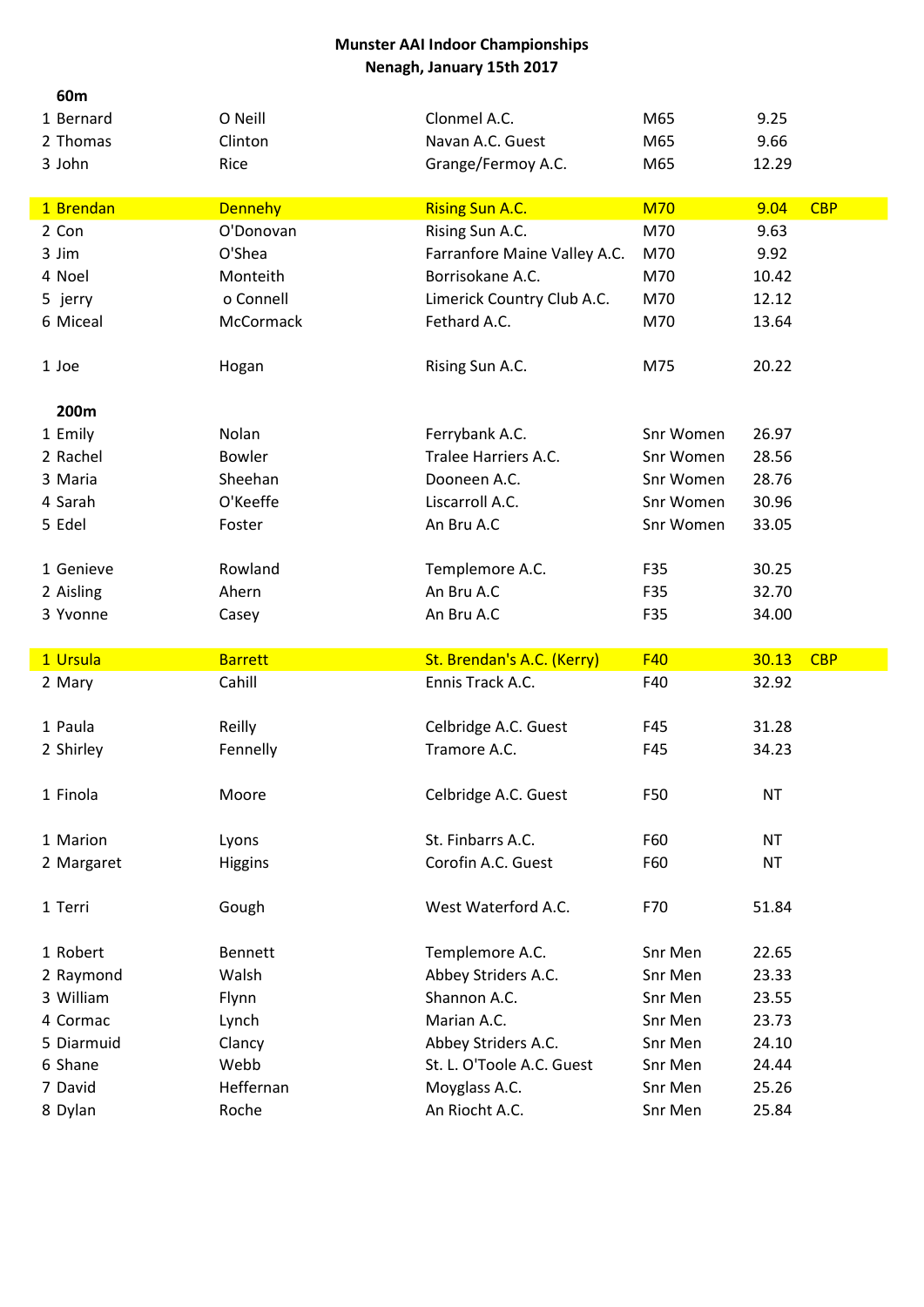| 200m       |                |                            |            |                     |  |
|------------|----------------|----------------------------|------------|---------------------|--|
| 1 Brendan  | Leahy          | Waterford A.C.             | M35        | 24.66               |  |
| 2 Colm     | Lynch          | Iveragh A.C.               | M35        | 24.97               |  |
| 3 Derek    | Casey          | An Bru A.C                 | M35        | 26.17               |  |
| 4 Glen     | Scullion       | Mid Ulster AC Guest        | M35        | 26.37               |  |
| 1 Kevin    | Lynch          | Lios Tuathail A.C.         | M40        | 24.94               |  |
| 2 Anthony  | Greaney        | An Riocht A.C.             | M40        | 24.96               |  |
| 3 Keith    | Horan          | South Galway A.C. Guest    | M40        | 27.37               |  |
| 4 Michael  | Dennehy        | Rising Sun A.C.            | M40        | 27.39               |  |
| 1 Paschall | Halley         | Waterford A.C.             | M45        | 26.60               |  |
| 2 Trevor   | White          | St. Cronans A.C.           | M45        | 27.19               |  |
| 3 Finbarr  | Whelan         | Liscarroll A.C.            | M45        | 27.29               |  |
| 1 John     | O'Loughlin     | Crusaders A.C. Guest       | M50        | 26.87               |  |
| 2 Tim      | Ryan           | Dooneen A.C.               | M50        | 28.56               |  |
| 3 John     | Murphy         | Ennis Track A.C.           | M50        | 29.15               |  |
| 4 Adrian   | Young          | Templemore A.C.            | M50        | 30.73               |  |
| 1 John     | Murphy         | Liscarroll A.C.            | M55        | 29.66               |  |
| 2 Stephen  | Murphy         | Rising Sun A.C.            | M55        | 31.39               |  |
| 3 Nick     | Russell        | Sli Cualann A.C. Guest     | M55        | 34.23               |  |
| 1 Joe      | Gough          | West Waterford A.C.        | M60        | 28.20               |  |
| 2 James    | O'Hare         | Limerick A.C.              | M60        | 30.50               |  |
| 3 Liam     | Lyster         | Crusaders A.C. Guest       | M60        | 31.61               |  |
| 4 Seamus   | Fox            | Fanahan Mc Sweeney A.C.    | M60        | 33.35               |  |
| 5 Eddie    | Barry          | St. Finbarrs A.C.          | M60        | 36.61               |  |
| 6 Jimmy    | McGrath        | West Waterford A.C.        | M60        | 39.81               |  |
| 1 Bernard  | O Neill        | Clonmel A.C.               | M65        | 31.07               |  |
| 2 Thomas   | Clinton        | Navan A.C. Guest           | M65        | 31.81               |  |
| 3 Patrick  | Shelly         | Ballynonty A.C.            | M65        | 41.42               |  |
| 1 Brendan  | <b>Dennehy</b> | <b>Rising Sun A.C.</b>     | <b>M70</b> | 30.25<br><b>CBP</b> |  |
| 2 Con      | O'Donovan      | Rising Sun A.C.            | M70        | 36.13               |  |
| 3 jerry    | o Connell      | Limerick Country Club A.C. | M70        | 42.07               |  |
| 1 Joe      | Hogan          | Rising Sun A.C.            | M75        | 79.82               |  |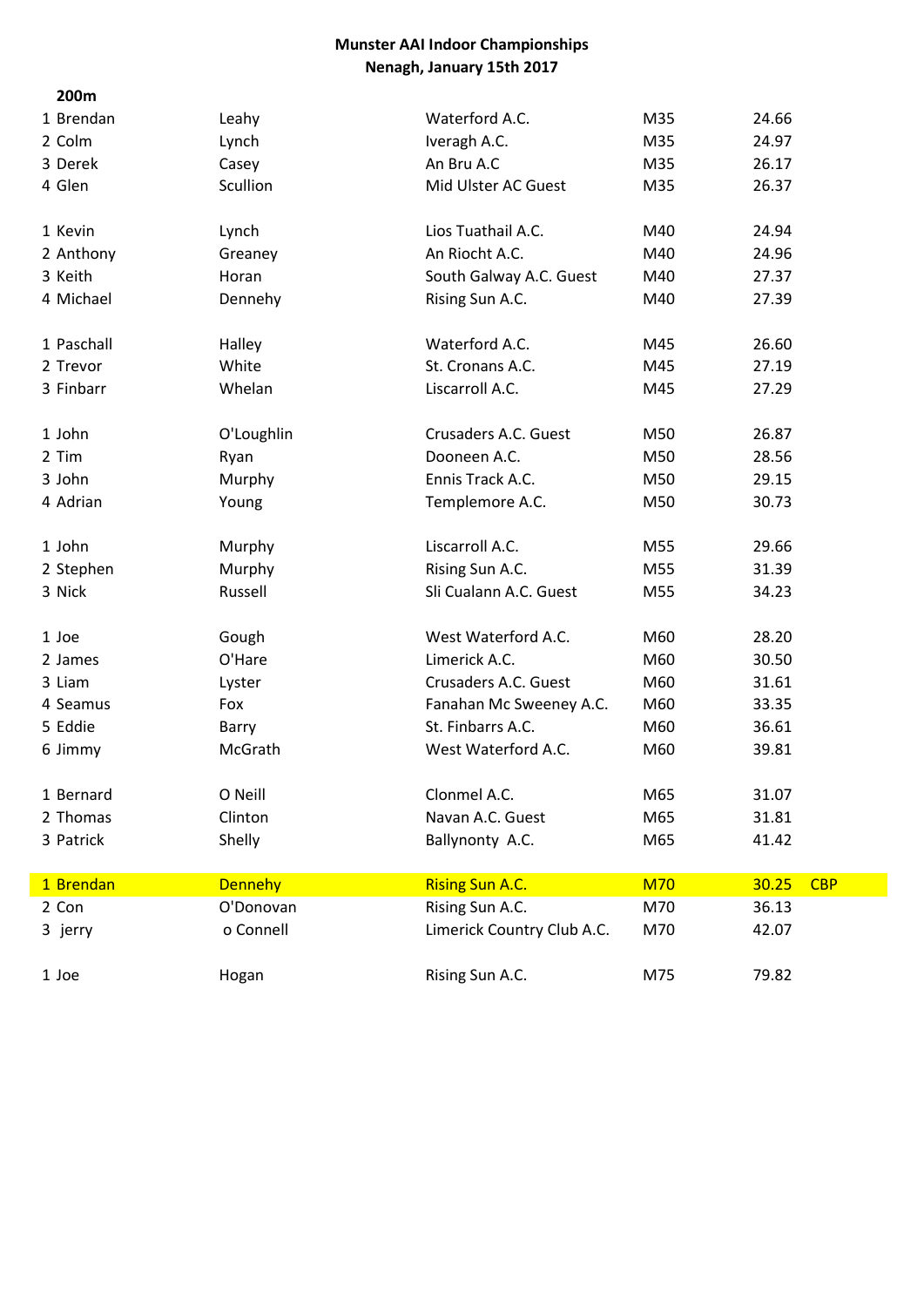### 400m

| 400III     |               |                              |           |            |
|------------|---------------|------------------------------|-----------|------------|
| 1 Maria    | Sheehan       | Dooneen A.C.                 | Snr Women | 1.04.37    |
| 2 Denise   | O'Connor      | Tramore A.C.                 | Snr Women | 1.05.09    |
| 1 William  | Flynn         | Shannon A.C.                 | Snr Men   | 51.96      |
| 2 William  | O'Connor      | An Riocht A.C.               | Snr Men   | 52.17      |
| 3 Diarmuid | Clancy        | Abbey Striders A.C.          | Snr Men   | 52.18      |
| 4 P.j.     | Galvin        | An Riocht A.C.               | Snr Men   | 52.83      |
| 5 Laju     | Uwatshe       | Dooneen A.C.                 | Snr Men   | 54.68      |
| 6 Kevin    | Lynch         | Lios Tuathail A.C.           | Guest     | 56.26      |
| 7 John     | Dineen        | Waterford A.C.               | Guest     | 58.61      |
| 8 John     | O'Loughlin    | Crusaders A.C. Guest         | Guest     | 59.16      |
| Dan        | Finnerty      | Nenagh Olympic A.C.          | Snr Men   | <b>DNF</b> |
| 800m       |               |                              |           |            |
| 1 Aoife    | Delargy       | Nenagh Olympic A.C.          | Snr Women | 2.20.50    |
| 2 Aoife    | Mahony        | Lios Tuathail A.C.           | Snr Women | 2.23.05    |
| 3 Niamh    | De Hora       | Farranfore Maine Valley A.C. | Snr Women | 2.25.52    |
| 4 Rianne   | McHugh        | Ennis Track A.C.             | Snr Women | 2.26.42    |
| 5 Rachael  | O'Shea        | West Muskerry A.C.           | Snr Women | 2.29.27    |
| 6 Lauryn   | Kealy         | St. Abbans A.C. Guest        | Snr Women | 2.32.70    |
| 7 Maebh    | Maher         | St. Abbans A.C. Guest        | Snr Women | 2.33.20    |
| 8 Caragh   | Maher         | St. Abbans A.C. Guest        | Snr Women | 2.33.27    |
| 9 Laoise   | <b>Bennis</b> | St. Marys (Limerick) A.C.    | Snr Women | 2.53.29    |
| 1 Siobhan  | Daly          | Gneeveguilla A.C.            | F35       | 2.41.74    |
| 1 Mary     | Cahill        | Ennis Track A.C.             | F40       | 2.43.43    |
| 2 Suzanne  | Neilan        | An Riocht A.C.               | F40       | 2.46.64    |
| 3 Verena   | Tarpey        | Dooneen A.C.                 | F40       | 2.48.40    |
| 1 Anna     | O'Neill       | Doheny A.C.                  | F45       | 2.53.70    |
| 1 Helen    | O'Hanlon      | Ennis Track A.C.             | F50       | 3.00.54    |
| 1 Marion   | Lyons         | St. Finbarrs A.C.            | F60       | 3.41.43    |
| 1 Terri    | Gough         | West Waterford A.C.          | F70       | 4.42.24    |
| 1 John     | McCallion     | Limerick A.C.                | Snr Men   | 2.04.57    |
| 2 Kevin    | Coleman       | Thurles Crokes A.C.          | Snr Men   | 2.06.11    |
| 3 Tj       | Hogan         | Leevale A.C.                 | Snr Men   | 2.09.32    |
| 4 James    | Maher         | Templemore A.C.              | Snr Men   | 2.09.82    |
| 5 Tim      | Twomey        | Leevale A.C.                 | Snr Men   | 2.10.40    |
| 6 Cillian  | Boyd          | Ennis Track A.C.             | Snr Men   | 2.17.68    |
|            |               |                              |           |            |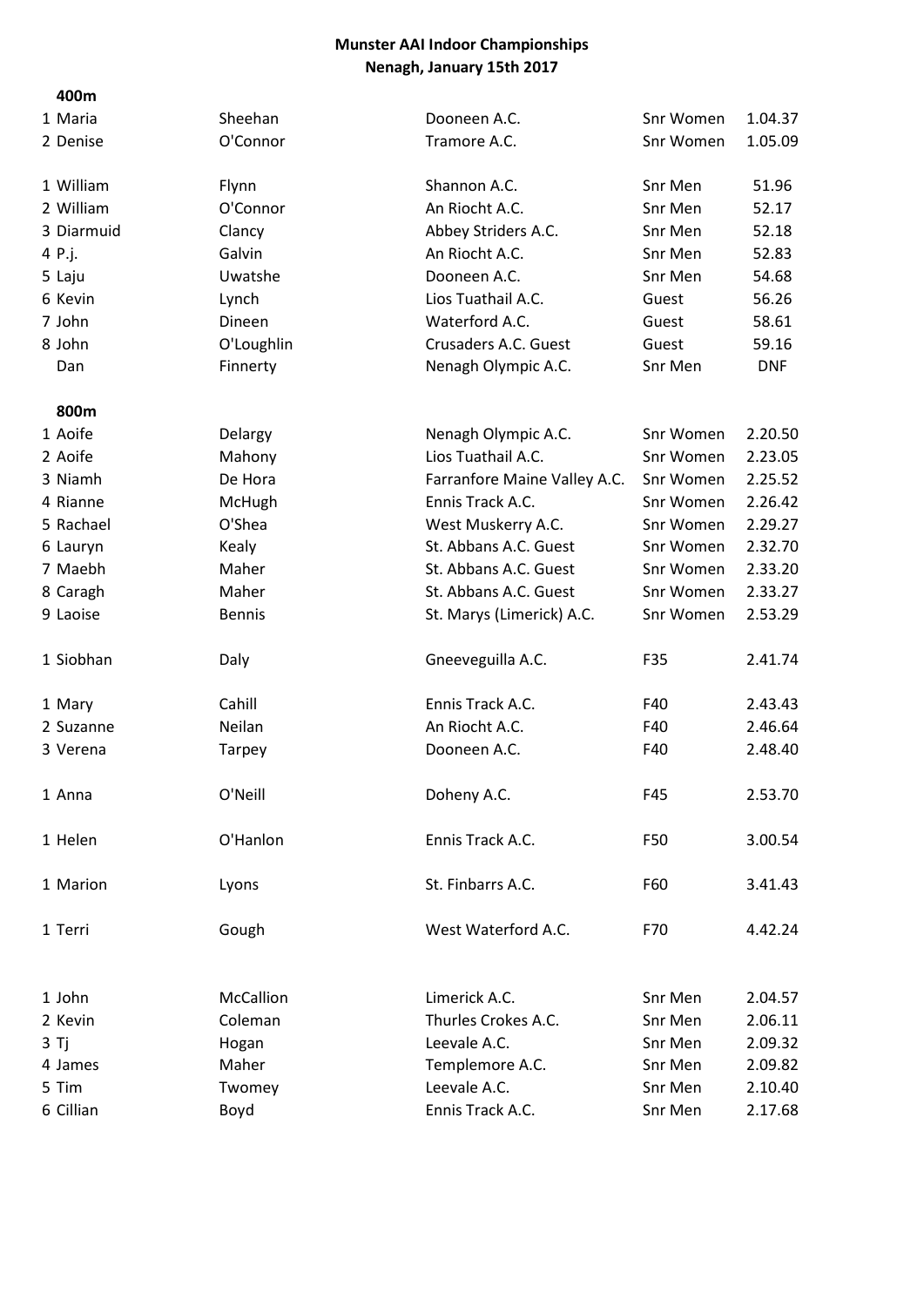| 800m       |                |                        |           |         |
|------------|----------------|------------------------|-----------|---------|
| 1 John     | Dooley         | Thurles Crokes A.C.    | M35       | 2.09.59 |
| 2 Derek    | Casey          | An Bru A.C             | M35       | 2.12.87 |
| 3 Conor    | Tierney        | East Cork A.C.         | M35       | 2.16.23 |
| 4 Michael  | Ryan           | Dundrum A.C.           | M35       | 2.20.95 |
| 5 Peter    | Tonge          | Ennis Track A.C.       | M35       | 2.25.10 |
| 6 John     | Dineen         | Waterford A.C.         | M35       | 2.30.25 |
| 1 Finbarr  | O'Dwyer        | Leevale A.C.           | M40       | 2.08.58 |
| 2 Tony     | Fitzgerald     | Dooneen A.C.           | M40       | 2.16.14 |
| 3 Gary     | Madden         | Derg A.C.              | M40       | 2.21.39 |
| 4 Tom      | Micks          | Ennis Track A.C.       | M40       | 2.37.95 |
| 1 Paschall | Halley         | Waterford A.C.         | M45       | 2.19.11 |
| 2 Martin   | Keenan         | Sportsworld A.C. Guest | M45       | 2.22.20 |
| 3 Richard  | Hayes          | Waterford A.C.         | M45       | 2.31.37 |
| 1 Michael  | Kelly          | Derg A.C.              | M50       | 2.22.55 |
| 2 Bernard  | Feery          | Fethard A.C.           | M50       | 2.35.82 |
| 1 Pakie    | O'Riordan      | An Bru A.C             | M55       | 2.56.97 |
| 2 Michael  | Quinlivan      | Tulla A.C.             | M55       | 3.02.12 |
| 3 Stephen  | Murphy         | Rising Sun A.C.        | M55       | 3.07.10 |
| 1 Joe      | Gough          | West Waterford A.C.    | M60       | 2.21.64 |
| 2 Eddie    | Barry          | St. Finbarrs A.C.      | M60       | 3.09.52 |
| 3 John     | <b>Barrett</b> | West Limerick A.C.     | M60       | 3.18.45 |
| 1 Eddie    | Cahalan        | Coolquill A.C.         | M65       | 3.22.79 |
| 2 Patrick  | Shelly         | Ballynonty A.C.        | M65       | 3.32.71 |
| 3 Sean     | Whelan         | Ennis Track A.C.       | M65       | 3.30.35 |
| 1 Michael  | Kiely          | Rising Sun A.C.        | M70       | 3.07.61 |
| 1500m      |                |                        |           |         |
| 1 Hilkka   | Kontro         | Limerick A.C.          | Snr Women | 4.52.73 |
| 2 Aoife    | Mahony         | Lios Tuathail A.C.     | Snr Women | 5.01.29 |
| 3 Lorraine | Healy          | Moyne A.C.             | Snr Women | 5.06.06 |
| 4 Rianne   | McHugh         | Ennis Track A.C.       | Snr Women | 5.13.79 |
| 1 Suzanne  | Neilan         | An Riocht A.C.         | F40       | 5.26.45 |
| 2 Verena   | <b>Tarpey</b>  | Dooneen A.C.           | F40       | 5.41.30 |
| 1 Anna     | O'Neill        | Doheny A.C.            | F45       | 5.31.94 |
| 2 Siobhan  | Lennon         | Ennis Track A.C.       | F45       | 5.41.87 |
| 1 Helen    | O'Hanlon       | Ennis Track A.C.       | F50       | 6.09.47 |
| 1 Marion   | Lyons          | St. Finbarrs A.C.      | F60       | 7.01.78 |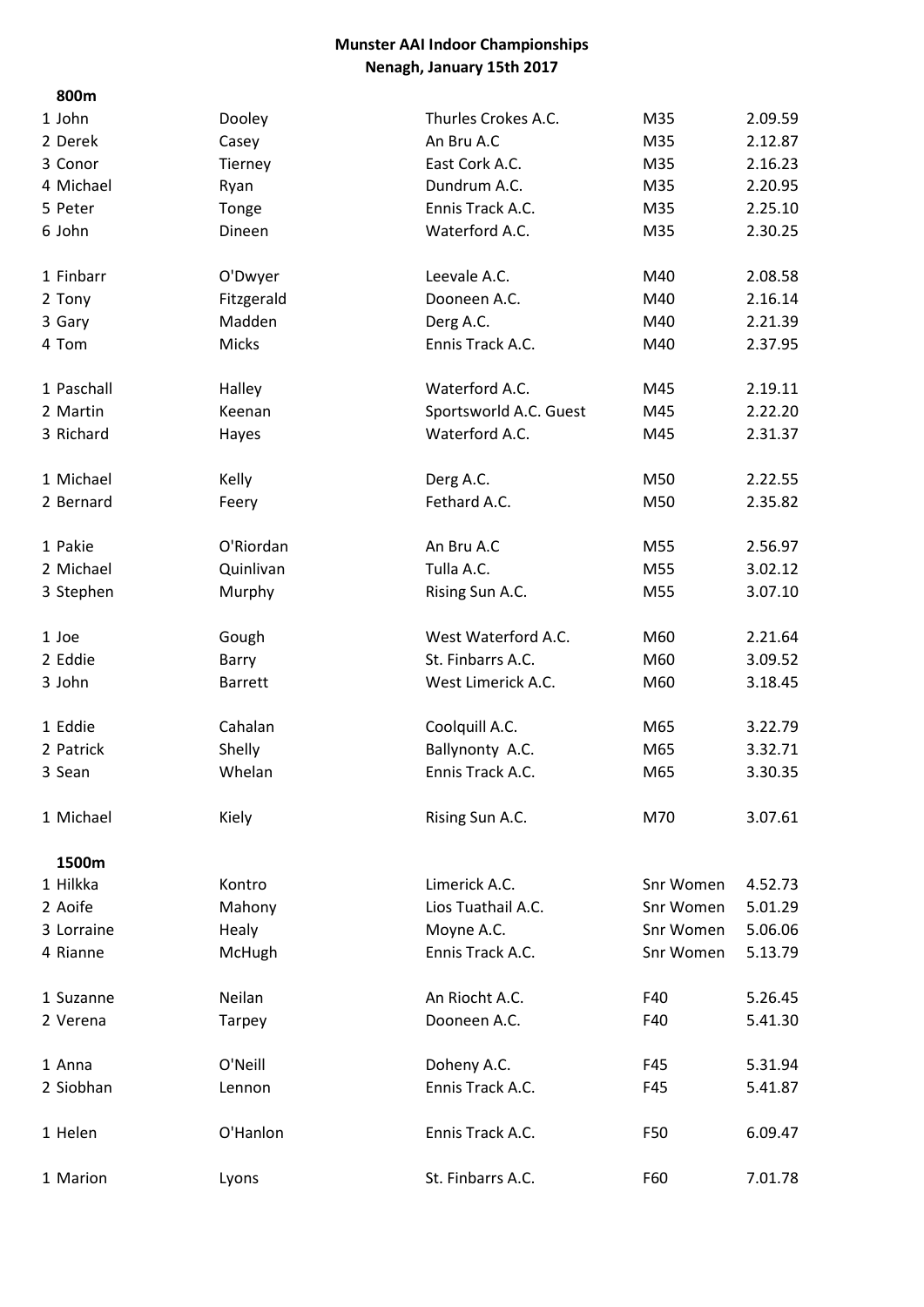| 1500m      |            |                               |            |             |
|------------|------------|-------------------------------|------------|-------------|
| 1 Kevin    | Coleman    | Thurles Crokes A.C.           | Snr Men    | 4.24.26     |
| 2 Tim      | Twomey     | Leevale A.C.                  | Snr Men    | 4.24.96     |
| 3 Craig    | Harrington | Togher A.C.                   | Snr Men    | 4.29.73     |
| 4 Iain     | O'Dwyer    | Leevale A.C.                  | Snr Men    | 4.51.19     |
|            |            |                               |            |             |
| 1 Paul     | Moloney    | Mallow A.C.                   | M35        | 4.23.27     |
| 2 John     | Fitzgibbon | Thurles Crokes A.C.           | M35        | 4.29.48     |
| 3 Conor    | Tierney    | East Cork A.C.                | M35        | 4.43.58     |
| 4 Patrick  | Roche      | Carrick-on-Suir A.C.          | M35        | 4.53.09     |
|            |            |                               |            |             |
| 1 Laurence | Arthur     | Derg A.C.                     | <b>M40</b> | 4.21.23 CBP |
| 2 Finbarr  | O'Dwyer    | Leevale A.C.                  | M40        | 4.23.24     |
| 3 Tony     | Fitzgerald | Dooneen A.C.                  | M40        | 4.49.71     |
|            |            |                               |            |             |
| 1 Dermot   | Hayes      | Dundrum A.C.                  | M45        | 4.51.83     |
| 2 Martin   | Keenan     | Sportsworld A.C. Guest        | M45        | 5.02.40     |
| 3 Trevor   | White      | St. Cronans A.C.              | M45        | 5.31.89     |
|            |            |                               |            |             |
| 1 John     | Baldwin    | Kilcoole A.C. Guest           | M50        | 4.56.02     |
| 2 Harry    | O Brien    | West Waterford A.C.           | M50        | 4.58.75     |
| 3 Ray      | Hahesy     | West Waterford A.C.           | M50        | 5.06.57     |
| 4 John     | Murphy     | Ennis Track A.C.              | M50        | 5.12.35     |
| 5 Bernard  | Feery      | Fethard A.C.                  | M50        | 5.18.59     |
| 6 Brian    | O'Brien    | Derg A.C.                     | M50        | 5.33.92     |
|            |            |                               |            |             |
| 1 Michael  | Moore      | Dundrum A.C.                  | M55        | 5.17.63     |
| 2 Michael  | Quinlivan  | Tulla A.C.                    | M55        | 5.59.22     |
| 3 Stephen  | Murphy     | Rising Sun A.C.               | M55        | 6.10.51     |
|            |            |                               |            |             |
| 1 James    | Sexton     | Kilmurray/Ibrick/N.Clare A.C. | M60        | 6.02.31     |
| 2 Martin   | O'Brian    | Templemore A.C.               | M60        | 6.49.45     |
|            |            |                               |            |             |
| 1 Eddie    | Cahalan    | Coolquill A.C.                | M65        | 6.36.35     |
| 2 Patrick  | Shelly     | Ballynonty A.C.               | M65        | 6.47.27     |
| 3 Sean     | Whelan     | Ennis Track A.C.              | M65        | 6.52.98     |
|            |            |                               |            |             |
| 1 Michael  | Kiely      | Rising Sun A.C.               | M70        | 6.33.87     |
|            |            |                               |            |             |
| 3000m      |            |                               |            |             |
| 1 Niamh    | Roe        | Leevale A.C.                  | Snr Women  | 10.38.82    |
|            |            |                               |            |             |
| 1 Maeve    | Flannery   | Derg A.C.                     | F35        | 11.05.44    |
|            |            |                               |            |             |
| 1 Suzanne  | Neilan     | An Riocht A.C.                | F40        | 11.46.02    |
|            |            |                               |            |             |
| 1 Anna     | O'Neill    | Doheny A.C.                   | F45        | 11.25.61    |
| 2 Siobhan  | Lennon     | Ennis Track A.C.              | F45        | 11.54.06    |
|            |            |                               |            |             |
| 1 Deirdre  | Finn       | Derg A.C.                     | F50        | 12.25.42    |
|            |            |                               |            |             |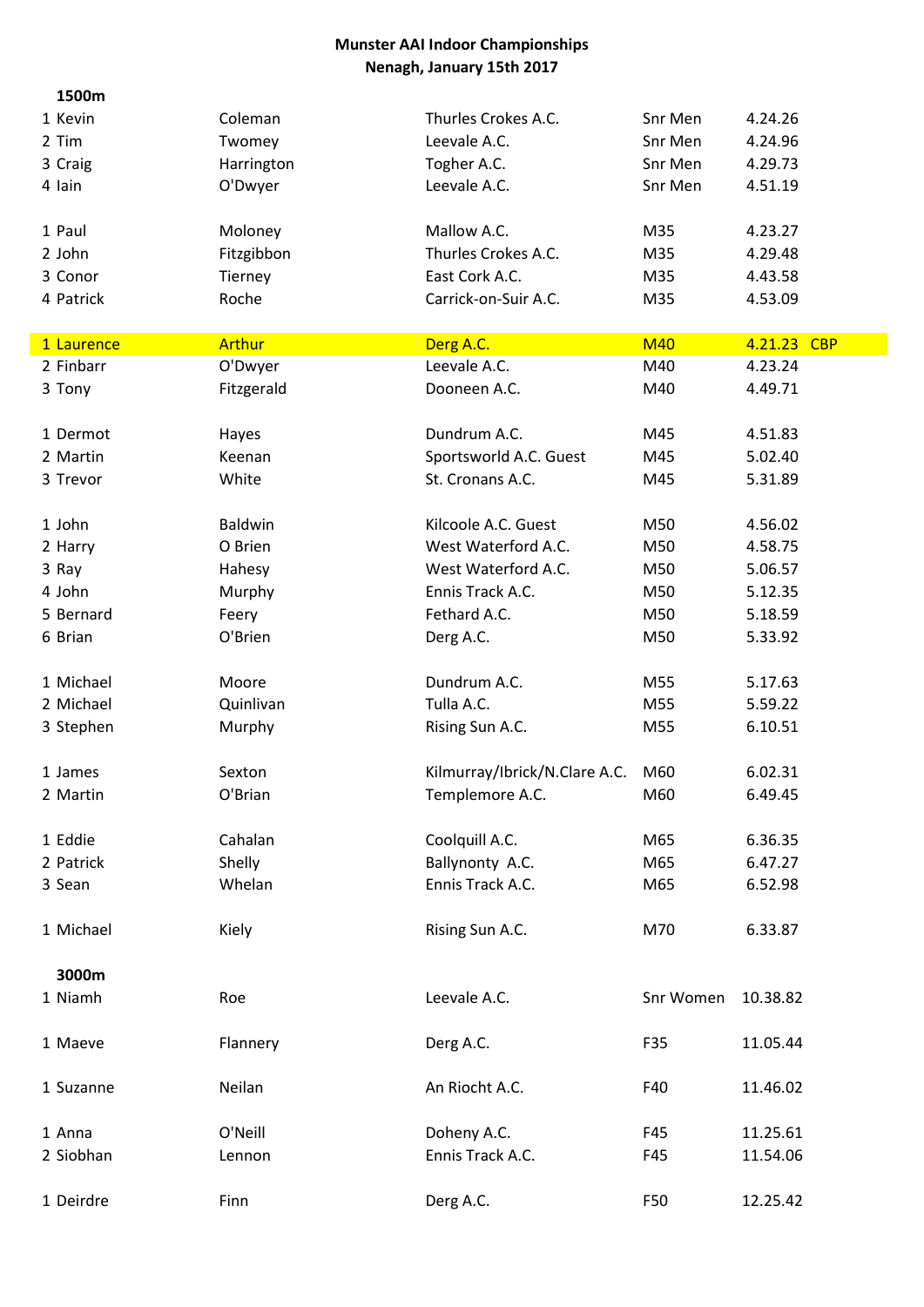| 3000m        |                         |                               |            |              |
|--------------|-------------------------|-------------------------------|------------|--------------|
| 1 Ruairi     | <b>Myers</b>            | Carraig-Na-Bhfear A.C.        | U23 Men    | 9.43.04      |
| 1 Tony       | Fogarty                 | Templemore A.C.               | Snr Men    | 9.04.15      |
| 2 Tim        | Twomey                  | Leevale A.C.                  | Snr Men    | 9.12.33      |
| 3 James      | Grufferty               | Leevale A.C.                  | Snr Men    | 9.31.76      |
| 4 James      | Maher                   | Templemore A.C.               | Snr Men    | 9.41.19      |
| 5 Iain       | O'Byrne                 | Waterford A.C.                | Snr Men    | 9.53.05      |
| 1 Paul       | Moloney                 | Mallow A.C.                   | M35        | 9.17.98      |
| 2 Patrick    | Roche                   | Carrick-on-Suir A.C.          | M35        | 9.57.81      |
| 3 Peter      | Tonge                   | Ennis Track A.C.              | M35        | 10.47.38     |
| 1 Gary       | Egan                    | An Bru A.C                    | M40        | 9.49.32      |
| 2 Cormac     | Flannery                | Derg A.C.                     | M40        | 11.09.60     |
| 1 Frank      | Hayes                   | East Cork A.C.                | M45        | 9.53.49      |
| 2 Robert     | Purcell                 | Gneeveguilla A.C.             | M45        | 9.56.96      |
| 3 Dermot     | Hayes                   | Dundrum A.C.                  | M45        | 10.10.31     |
| 4 Trevor     | White                   | St. Cronans A.C.              | M45        | 10.44.50     |
| 1 Ray        | Hahesy                  | West Waterford A.C.           | M50        | 10.50.96     |
| 2 Bernard    | Feery                   | Fethard A.C.                  | M50        | 10.53.51     |
| 3 Joe        | Chawke                  | Dooneen A.C.                  | M50        | 10.55.40     |
| 4 James      | Ryan                    | Dundrum A.C.                  | M50        | 11.21.32     |
| 1 Michael    | Moore                   | Dundrum A.C.                  | M55        | 11.01.71     |
| 2 James      | Kenny                   | Kilmurray/Ibrick/N.Clare A.C. | M55        | 11.04.06     |
| 1 Neilus     | Aherne                  | Midleton A.C.                 | <b>M60</b> | 11.04.81 CBP |
| 2 Matt       | Alexander               | Coolquill A.C.                | M60        | 12.37.35     |
| 3 James      | Sexton                  | Kilmurray/Ibrick/N.Clare A.C. | M60        | 12.57.39     |
| 4 Martin     | O'Brian                 | Templemore A.C.               | M60        | 14.46.28     |
| 1 Sean       | Whelan                  | Ennis Track A.C.              | M65        | 13.39.31     |
| 2 Patrick    | Shelly                  | Ballynonty A.C.               | M65        | 14.03.23     |
| 4x200m Relay |                         |                               |            |              |
| 1            | Ennis Track A.C.        | Snr Women                     | 2.14.28    |              |
| 1            | An Brú A.C.             | Masters Women                 | 2.16.39    |              |
| $\mathbf{1}$ | An Riocht A.C.          | Snr Men                       | 1.41.17    |              |
| 1            | Rising Sun A.C.         | Masters Men                   | 1.57.00    |              |
| 2            | South Galway A.C. Guest | Masters Men                   | 1.59.93    |              |
| 3            | Derg A.C.               | Masters Men                   | 2.00.77    |              |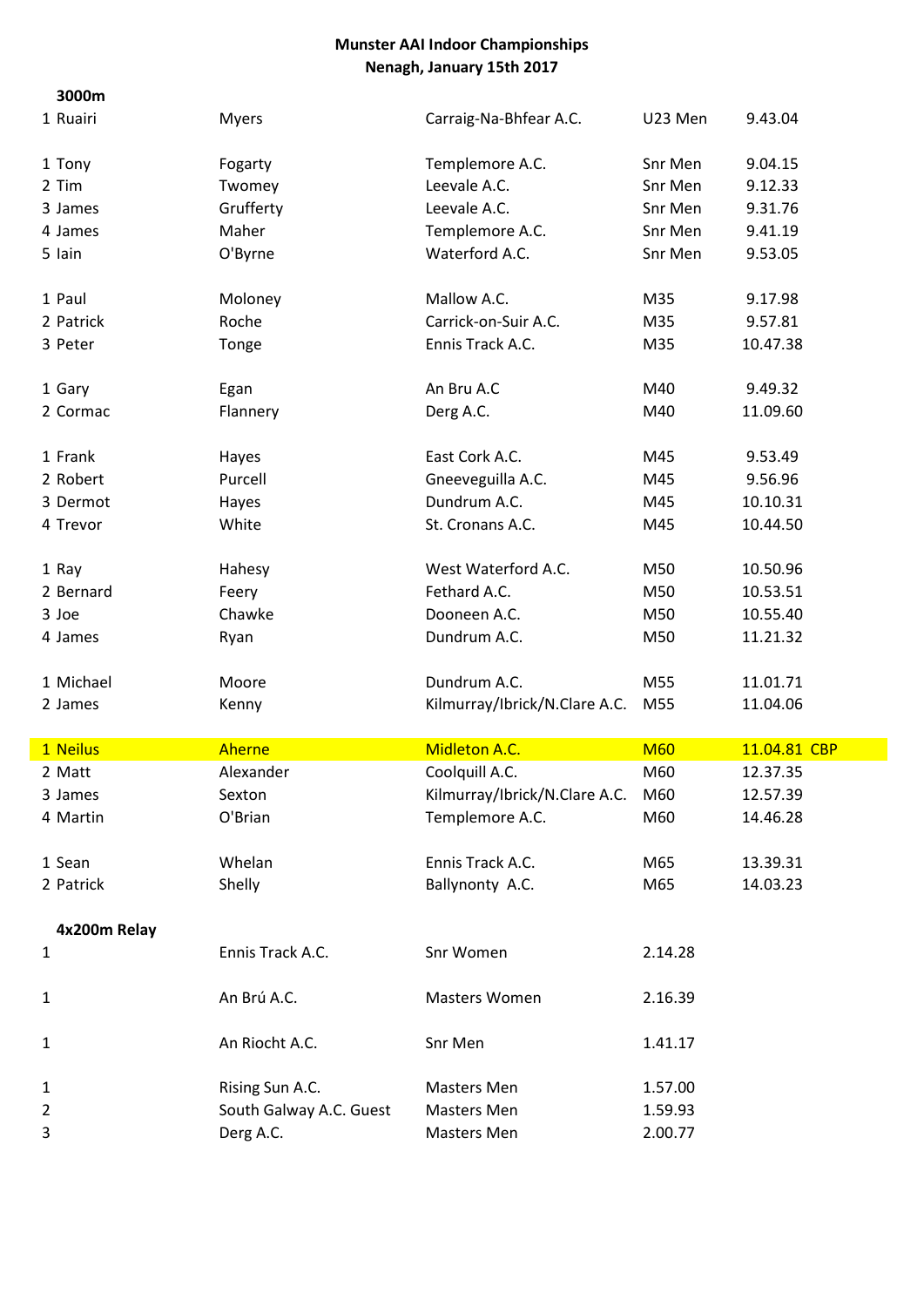| Long Jump       |                      |                            |                |      |            |
|-----------------|----------------------|----------------------------|----------------|------|------------|
| 1 Sophie        | Meredith             | St. Marys (Limerick) A.C.  | Snr Women      | 5.33 |            |
| 2 Rachel        | Bowler               | Tralee Harriers A.C.       | Snr Women      | 5.29 |            |
| 3 Grace         | Furlong              | Waterford A.C.             | Snr Women      | 4.99 |            |
| 4 Denise        | O'Connor             | Tramore A.C.               | Snr Women      | 4.98 |            |
| 5 Roisin        | Howard               | Bandon A.C.                | Snr Women      | 4.96 |            |
| 6 Emily         | O'Mahony             | Waterford A.C.             | Snr Women      | 4.81 |            |
| 7 Sarah         | O'Keeffe             | Liscarroll A.C.            | Snr Women      | 4.20 |            |
| 1 Catherine     | Moynihan O'Sullivan  | Gneeveguilla A.C.          | F35            | 4.56 |            |
| 2 Genieve       | Rowland              | Templemore A.C.            | F35            | 4.28 |            |
| 1 Ursula        | <b>Barrett</b>       | St. Brendan's A.C. (Kerry) | F40            | 4.34 |            |
| 2 Mary          | Cahill               | Ennis Track A.C.           | F40            | 3.75 |            |
| $1$ Liz         | Coomey               | <b>Bandon A.C.</b>         | <b>F45</b>     | 3.93 | <b>CBP</b> |
| 2 Shirley       | Fennelly             | Tramore A.C.               | F45            | 3.71 |            |
| 3 Kathleen      | Marchelewska Sheehan | Tramore A.C.               | F45            | 3.2  |            |
| 1 Siobheal      | <b>Murray</b>        | <b>Ratoath A.C. Guest</b>  | <b>F50</b>     | 4.06 | <b>CBP</b> |
| 2 Finola        | Moore                | Celbridge A.C. Guest       | F50            | 3.59 |            |
| 1 Margaret      | <b>Higgins</b>       | Corofin A.C. Guest         | F60            | 2.73 |            |
| 1 Shane         | <b>Howard</b>        | <b>Bandon A.C.</b>         | <b>Snr Men</b> | 7.21 | <b>CBP</b> |
| 2 Eoin          | O'Carroll            | Tralee Harriers A.C.       | Snr Men        | 6.79 |            |
| 3 Joseph        | Miniter              | St. Marys (Clare) A.C.     | Snr Men        | 6.39 |            |
| 4 Darragh       | Miniter              | St. Marys (Clare) A.C.     | Snr Men        | 6.20 |            |
| 5 Sean          | Carolan              | Nenagh Olympic A.C.        | Snr Men        | 6.09 |            |
| 6 James         | Murphy               | Waterford A.C.             | Snr Men        | 6.04 |            |
| 7 Dion          | Ryan                 | Waterford A.C.             | Snr Men        | 5.95 |            |
| 8 Lance Gabriel | Baylon               | Waterford A.C.             | Snr Men        | 5.06 |            |
| 1 Ger           | Cremin               | An Riocht A.C.             | <b>M35</b>     | 5.93 | <b>CBP</b> |
| 2 Danny         | Meaney               | Templemore A.C.            | M35            | 5.56 |            |
| 3 Tom           | <b>Bouchier</b>      | Ferrybank A.C.             | M35            | 4.95 |            |
| 4 Martin        | Curley               | Ennis Track A.C.           | M35            | 4.40 |            |
| 1 David         | Rock                 | Fr. Murphy A.C. Guest      | M40            | 5.19 |            |
| 2 Breandán      | Dennehy              | Rising Sun A.C.            | M40            | 5.19 |            |
| 3 Mark          | <b>Burke</b>         | Moyglass A.C.              | M40            | 4.46 |            |
| 4 Colum         | Hardy                | Borrisokane A.C.           | M40            | 4.15 |            |
| 1 Tomas         | Griffin              | An Riocht A.C.             | <b>M45</b>     | 5.48 | <b>CBP</b> |
| 2 Paschall      | Halley               | Waterford A.C.             | M45            | 5.06 |            |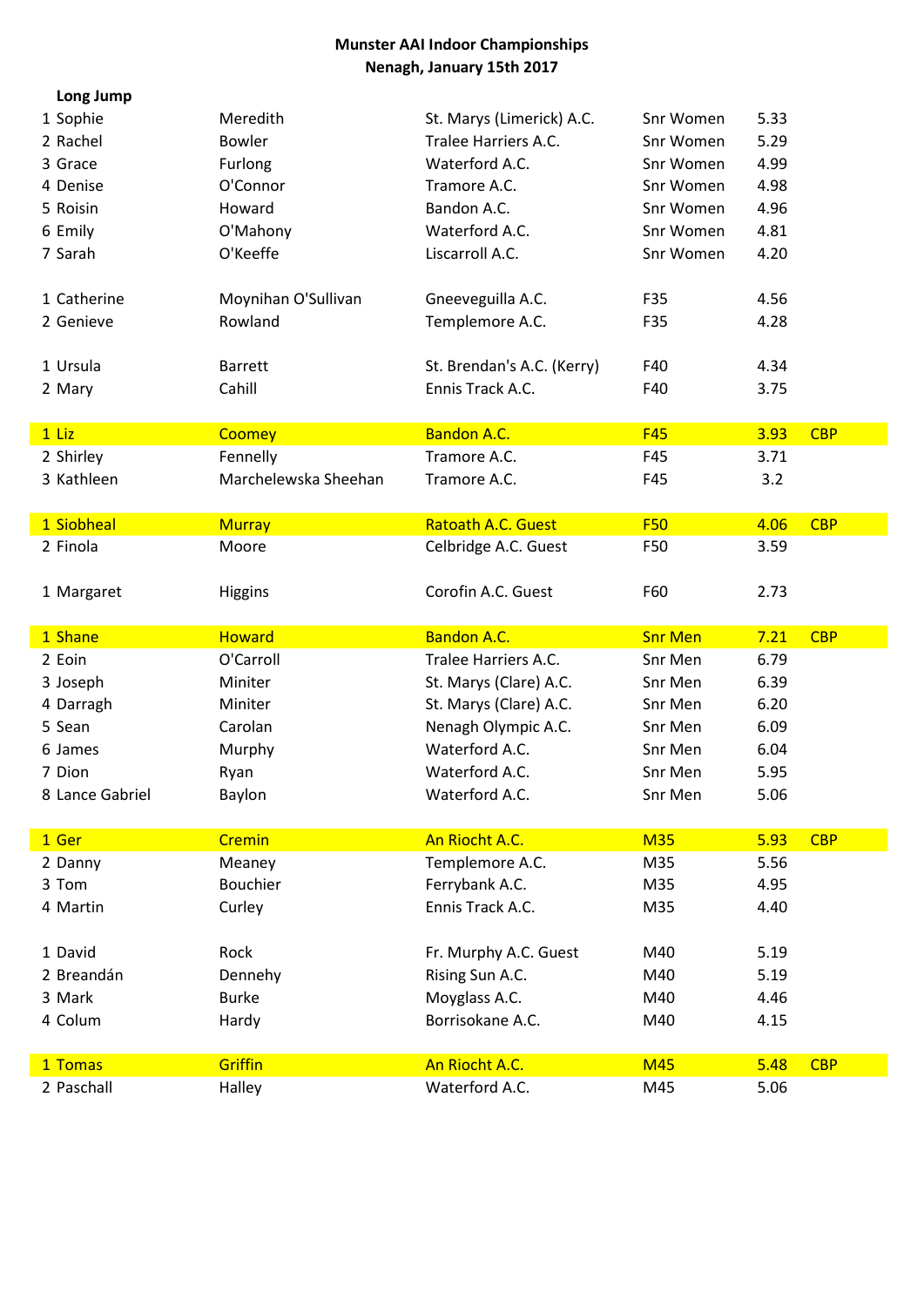| Long Jump          |                |                              |            |       |            |
|--------------------|----------------|------------------------------|------------|-------|------------|
| 1 Tommy            | Greene         | St. John's A.C.              | <b>M50</b> | 4.92  | <b>CBP</b> |
| 2 John             | Murphy         | Ennis Track A.C.             | M50        | 4.58  |            |
| 3 Adrian           | Young          | Templemore A.C.              | M50        | 4.24  |            |
| 4 Noel             | Sheehan        | Liscarroll A.C.              | M50        | 3.53  |            |
| 5 Brian            | O'Brien        | Derg A.C.                    | M50        | 3.28  |            |
|                    |                |                              |            |       |            |
| 1 John             | Murphy         | Liscarroll A.C.              | M55        | 4.35  |            |
| 2 John             | Dalton         | Kilmihil A.C.                | M55        | 3.59  |            |
|                    |                |                              |            |       |            |
| 1 Seamus           | Fox            | Fanahan Mc Sweeney A.C.      | M60        | 3.92  |            |
|                    |                |                              |            |       |            |
| 1 Bernard          | O Neill        | Clonmel A.C.                 | M65        | 3.66  |            |
| 2 John             | Rice           | Grange/Fermoy A.C.           | M65        | 2.02  |            |
| 1 Brendan          | <b>Dennehy</b> | <b>Rising Sun A.C.</b>       | <b>M70</b> | 4.09  | <b>CBP</b> |
| 2 Jim              | O'Shea         | Farranfore Maine Valley A.C. | M70        | 3.81  |            |
| 3 Con              | O'Donovan      | Rising Sun A.C.              | M70        | 3.42  |            |
| 4 jerry            | o Connell      | Limerick Country Club A.C.   | M70        | 2.02  |            |
|                    |                |                              |            |       |            |
| <b>Triple Jump</b> |                |                              |            |       |            |
| 1 Grace            | Furlong        | Waterford A.C.               | Jnr Women  | 10.60 |            |
| 2 Rachel           | <b>Bowler</b>  | Tralee Harriers A.C.         | Jnr Women  | 10.30 |            |
| 3 Emily            | O'Mahony       | Waterford A.C.               | Jnr Women  | 10.20 |            |
|                    |                |                              |            |       |            |
| 1 Joseph           | Miniter        | St. Marys (Clare) A.C.       | Jnr Men    | 12.83 |            |
| 2 James            | Murphy         | Waterford A.C.               | Jnr Men    | 11.42 |            |
| 3 Luke             | Ryan           | Dooneen A.C.                 | Jnr Men    | 11.32 |            |
| 4 Shane            | O' Connor      | Dooneen A.C.                 | Jnr Men    | 10.43 |            |
| 5 Lance Gabriel    | Baylon         | Waterford A.C.               | Jnr Men    | 10.30 |            |
|                    |                |                              |            |       |            |
| 1 Rossa            | Foley          | Farranfore Maine Valley A.C. | U23 Men    | 11.89 |            |
|                    |                |                              |            |       |            |
| 1 Niall            | Counihan       | Clonliffe Harriers A.C.      | Snr Men    | 13.90 |            |
| <b>Shot</b>        |                |                              |            |       |            |
| 1 Alana            | Frattaroli     | Limerick A.C.                | Snr Women  | 13.02 |            |
| 2 Deirbhile        | Ryan           | Nenagh Olympic A.C.          | Snr Women  | 10.58 |            |
| 3 Roisin           | Howard         | Bandon A.C.                  | Snr Women  | 10.13 |            |
| 4 Sarah            | O'Keeffe       | Liscarroll A.C.              | Snr Women  | 7.83  |            |
| 5 Laoise           | <b>Bennis</b>  | St. Marys (Limerick) A.C.    | Snr Women  | 6.86  |            |
| 6 Hayley           | Fitzsimons     | Waterford A.C.               | Snr Women  | 5.51  | 3KG        |
|                    |                |                              |            |       |            |
| 1 Genieve          | Rowland        | Templemore A.C.              | F35        | 8.21  |            |
|                    |                |                              |            |       |            |
| 1 Rosie            | Foley          | Derg A.C.                    | F40        | 7.76  |            |
| 2 Terri            | Quinn          | Tulla A.C.                   | F40        | 5.44  |            |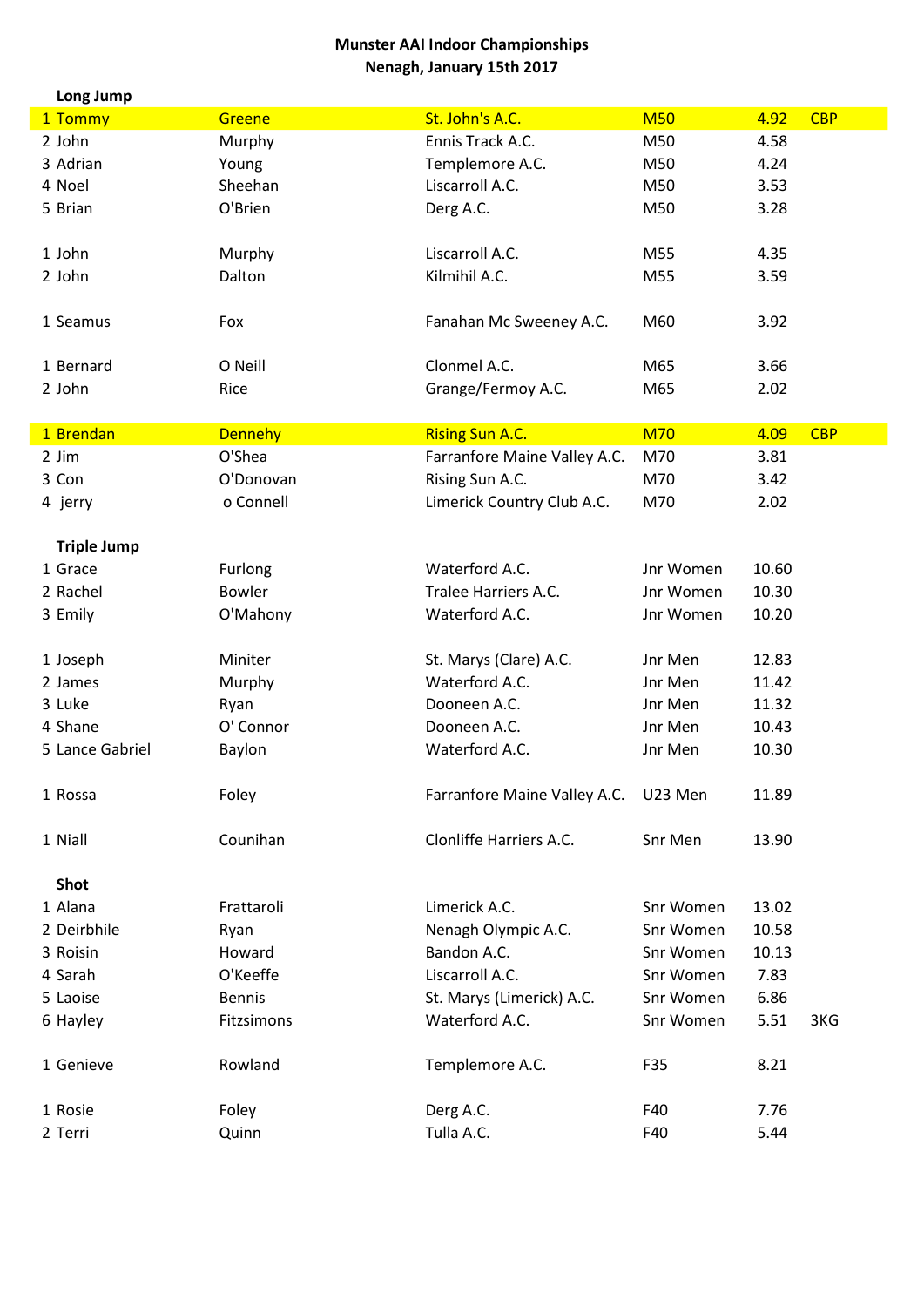| <b>Shot</b> |                      |                               |            |       |            |
|-------------|----------------------|-------------------------------|------------|-------|------------|
| 1 Eileen    | O'Riordan            | Gneeveguilla A.C.             | F45        | 8.38  |            |
| 2 Liz       | Coomey               | Bandon A.C.                   | F45        | 7.91  |            |
| 3 Kathleen  | Marchelewska Sheehan | Tramore A.C.                  | F45        | 5.56  |            |
| 1 Sheila    | O'Donoghue           | Gneeveguilla A.C.             | <b>F50</b> | 11.23 | <b>CBP</b> |
| 2 Siobheal  | Murray               | Ratoath A.C. Guest            | F50        | 7.93  |            |
| 1 Margaret  | Higgins              | Corofin A.C. Guest            | F60        | 5.76  |            |
| 1 Terri     | Gough                | <b>West Waterford A.C.</b>    | F70        | 5.87  | <b>CBP</b> |
| 1 Rossa     | Foley                | Farranfore Maine Valley A.C.  | Snr Men    | 9.73  |            |
| 1 Thomas    | <b>Bouchier</b>      | Ferrybank A.C.                | M35        | 10.57 |            |
| 2 Michael   | Halpin               | Kilfinane A.C.                | M35        | 8.86  |            |
| 3 Thomas    | Roche                | West Limerick A.C.            | M35        | 8.6   |            |
| 1 John      | Leahy                | Kilmurray/Ibrick/N.Clare A.C. | M40        | 12.32 |            |
| 2 Anthony   | Greaney              | An Riocht A.C.                | M40        | 10.08 |            |
| 3 Mark      | <b>Burke</b>         | Moyglass A.C.                 | M40        | 7.69  |            |
| 4 Aidan     | Hogan                | Rising Sun A.C.               | M40        | 7.16  |            |
| 5 Colum     | Hardy                | Borrisokane A.C.              | M40        | 7.05  |            |
| 1 Alex      | Conway               | Ennis Track A.C.              | M45        | 10.09 |            |
| 2 Artur     | Nowak                | St. Brendan's A.C. (Kerry)    | M45        | 8.63  |            |
| 3 Finbarr   | Whelan               | Liscarroll A.C.               | M45        | 8.08  |            |
| 4 Bob       | Lyne                 | Crusaders A.C.                | M45        | 7.31  |            |
| 5 Alan      | Kenny                | South Galway A.C. Guest       | M45        | 6.52  |            |
| 1 Tommy     | Greene               | St. John's A.C.               | M50        | 10.87 |            |
| 2 Noel      | Sheehan              | Liscarroll A.C.               | M50        | 8.08  |            |
| 3 Adrian    | Young                | Templemore A.C.               | M50        | 6.91  |            |
| 1 Martin    | Fitzpatrick          | St. Marys (Clare) A.C.        | M55        | 9.01  |            |
| 1 Patsy     | O'Connor             | <b>Tralee Harriers A.C.</b>   | <b>M60</b> | 13.87 | <b>CBP</b> |
| 2 Pat       | Kennedy              | Ferrybank A.C.                | M60        | 10.63 |            |
| 3 Liam      | Lyster               | Crusaders A.C. Guest          | M60        | 10.00 |            |
| 4 James     | O'Hare               | Limerick A.C.                 | M60        | 9.42  |            |
| 1 Murty     | Kelly                | Brow Rangers A.C. Guest       | M65        | 9.19  |            |
| 2 Liam      | O'Dwyer              | Dundrum A.C.                  | M65        | 7.45  |            |
| 3 John      | Rice                 | Grange/Fermoy A.C.            | M65        | 7.33  |            |
| 4 Bernard   | O Neill              | Clonmel A.C.                  | M65        | 7.30  |            |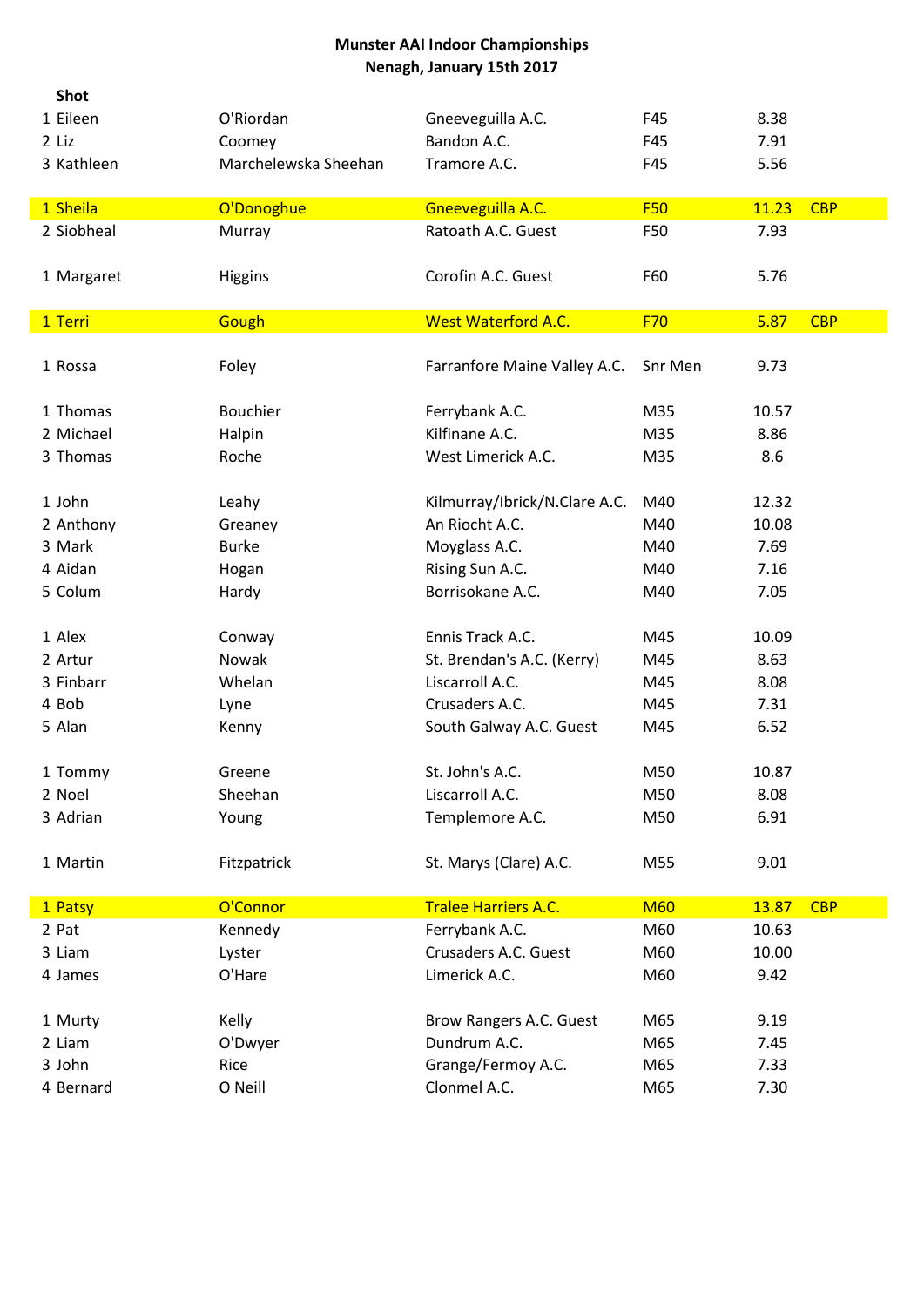| <b>Shot</b>             |                 |                               |            |                    |
|-------------------------|-----------------|-------------------------------|------------|--------------------|
| 1 Noel                  | <b>Monteith</b> | Borrisokane A.C.              | <b>M70</b> | <b>CBP</b><br>9.55 |
| 2 Tim                   | Fitzpatrick     | Liscarroll A.C.               | M70        | 7.75               |
| 3 Miceal                | McCormack       | Fethard A.C.                  | M70        | 7.47               |
| 4 Con                   | O'Donovan       | Rising Sun A.C.               | M70        | 7.29               |
| 5 jerry                 | o Connell       | Limerick Country Club A.C.    | M70        | 5.71               |
|                         |                 |                               |            |                    |
| 1 Joe                   | Hogan           | Rising Sun A.C.               | M75        | 6.19               |
|                         |                 |                               |            |                    |
| 1 Micheal               | O'Beirne        | Dundrum A.C.                  | M80        | 3.12               |
|                         |                 |                               |            |                    |
| <b>Weight for Dist.</b> |                 |                               |            |                    |
| 56 lb                   |                 |                               |            |                    |
| 1 Robert                | Hennessy        | Marian A.C.                   | Snr Men    | 5.59               |
| 2 Rossa                 | Foley           | Farranfore Maine Valley A.C.  | Snr Men    | 4.77               |
|                         |                 |                               |            |                    |
| 1 Thomas                | <b>Bouchier</b> | Ferrybank A.C.                | M35        | 5.80               |
|                         |                 |                               |            |                    |
| 1 John                  | Leahy           | Kilmurray/Ibrick/N.Clare A.C. | M40        | 5.80               |
| 2 Anthony               | Greaney         | An Riocht A.C.                | M40        | 5.76               |
| 3 Breandán              | Dennehy         | Rising Sun A.C.               | M40        | 5.24               |
| 4 Michael               | Dennehy         | Rising Sun A.C.               | M40        | 4.31               |
| 5 Aidan                 | Hogan           | Rising Sun A.C.               | M40        | 4.14               |
| 1 Artur                 | Nowak           | St. Brendan's A.C. (Kerry)    | M45        | 4.66               |
| 2 Bob                   | Lyne            | Crusaders A.C.                | M45        | 4.30               |
|                         |                 |                               |            |                    |
| 35lb                    |                 |                               |            |                    |
| 1 Tommy                 | Greene          | St. John's A.C.               | M50        | 6.69               |
| 2 Noel                  | Sheahan         | Liscarroll A.C.               | M50        | 5.50               |
|                         |                 |                               |            |                    |
| 1 Martin                | Fitzpatrick     | St. Marys (Clare) A.C.        | M55        | 5.98               |
|                         |                 |                               |            |                    |
| 1 Pat                   | Kennedy         | Ferrybank A.C.                | M60        | 6.77               |
| 2 James                 | O'Hare          | Limerick A.C.                 | M60        | 4.51               |
|                         |                 |                               |            |                    |
| 1 John                  | Rice            | Grange/Fermoy A.C.            | M65        | 6.39               |
| 2 Liam                  | O'Dwyer         | Dundrum A.C.                  | M65        | 4.51               |
|                         |                 |                               |            |                    |
| <b>28lb</b>             |                 |                               |            |                    |
| 1 Noel                  | Monteith        | Borrisokane A.C.              | M70        | 7.32               |
| 2 Tim                   | Fitzpatrick     | Liscarroll A.C.               | M70        | 6.33               |
| 3 Micheal               | McCormack       | Fethard A.C.                  | M70        | 5.17               |
|                         |                 |                               |            |                    |
| 1 Joe                   | Hogan           | Rising Sun A.C.               | M75        | 6.35               |
|                         |                 |                               |            |                    |
| 1 Micheal               | O'Beirne        | Dundrum A.C.                  | M80        | 2.63               |